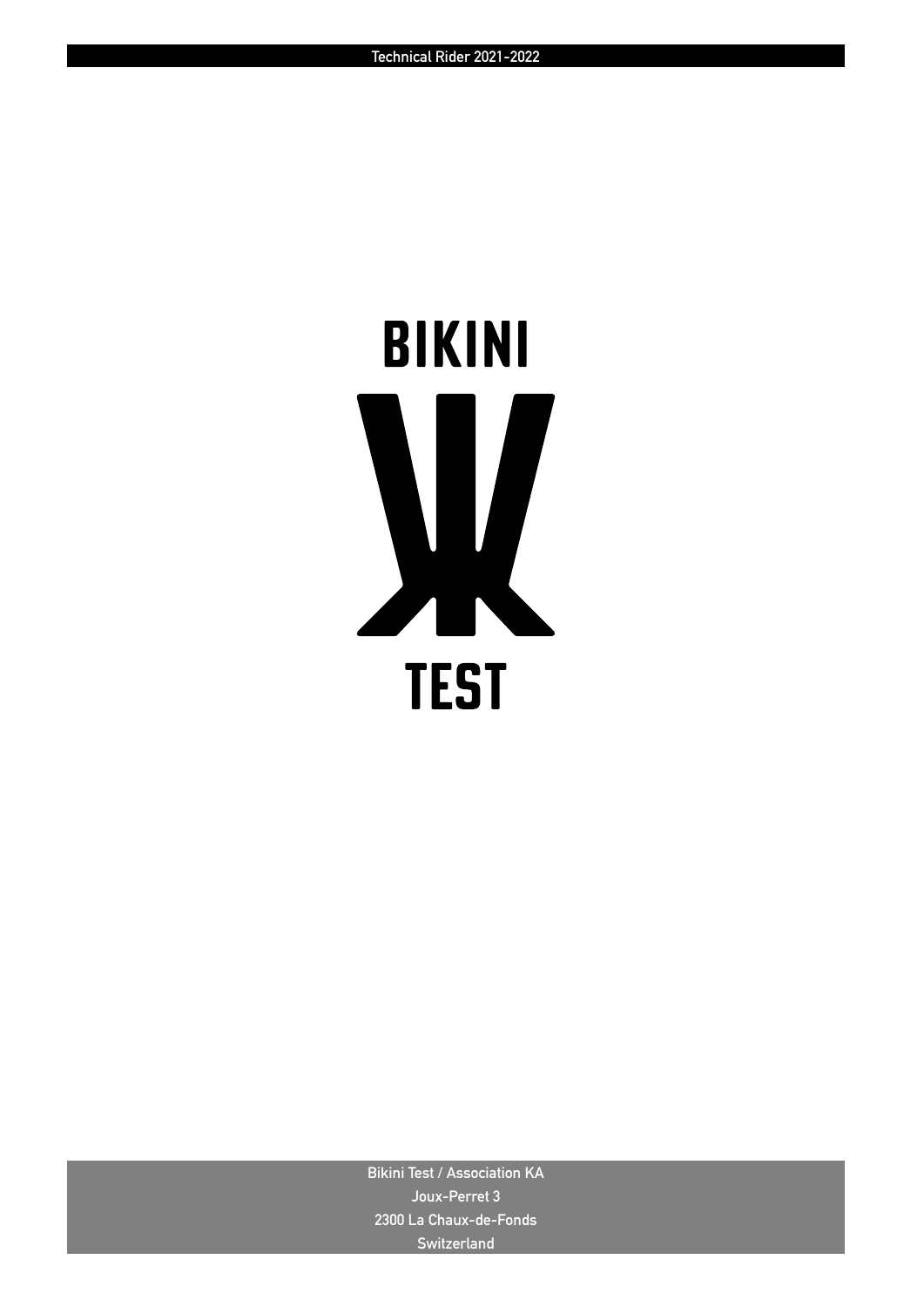|                                             |             |                                                     |                                                                         | <b>Stage Specs</b> |                                                                  |        |                |
|---------------------------------------------|-------------|-----------------------------------------------------|-------------------------------------------------------------------------|--------------------|------------------------------------------------------------------|--------|----------------|
|                                             |             |                                                     |                                                                         |                    |                                                                  |        |                |
| <b>Stage dimensions</b>                     |             | Height:                                             | $0.8$ m $/$ 2.62 ft                                                     | Width:             | 8 m / 26.24 ft                                                   | Depth: | 4 m / 13.12 ft |
| <b>Backstage dimensions</b>                 |             | Height:                                             | $0.8$ m $/$ 2.624 ft                                                    | Width:             | 6 m / 19.68 ft                                                   | Depth: | 1 m / 3.28 ft  |
| Dist to ligthning pipes<br>(From the stage) |             | Height:                                             | 4 m / 13.12 ft                                                          |                    |                                                                  |        |                |
| Power                                       |             | Direct 235 V                                        |                                                                         |                    | Contact us for the power adapters, if different than EU standard |        |                |
|                                             |             |                                                     |                                                                         | <b>Sound Specs</b> |                                                                  |        |                |
|                                             |             |                                                     |                                                                         |                    |                                                                  |        |                |
|                                             |             |                                                     | According to the swiss law the SOUND LEVEL LIMIT is : 100 db LeqA 60min |                    |                                                                  |        |                |
|                                             |             |                                                     | <b>L-Acoustics KARA</b>                                                 |                    |                                                                  |        |                |
| <b>PA</b>                                   |             | 10                                                  | 4 L-Acoustics SB28 Subwoofer 2x18"                                      |                    |                                                                  |        |                |
|                                             |             |                                                     | 4 L-Acoustics LA8                                                       |                    |                                                                  |        |                |
|                                             |             | 1.                                                  | <b>L-Acoustics LA2X</b>                                                 |                    |                                                                  |        |                |
|                                             |             |                                                     | 2 L-Acoustics X8 (Front Fill)                                           |                    |                                                                  |        |                |
|                                             |             |                                                     |                                                                         |                    |                                                                  |        |                |
| <b>FOH</b>                                  | Console     | 1                                                   | Yamaha CL5                                                              |                    |                                                                  |        |                |
|                                             |             | 1                                                   | Rio 3224-D2 DANTE                                                       |                    |                                                                  |        |                |
|                                             |             | 1                                                   | <b>Rio 1608-D2 DANTE</b>                                                |                    |                                                                  |        |                |
|                                             |             |                                                     |                                                                         |                    |                                                                  |        |                |
|                                             | Processing  | 1                                                   | Lake LM26                                                               |                    |                                                                  |        |                |
|                                             |             | 1                                                   | <b>Lake Controller</b>                                                  |                    |                                                                  |        |                |
|                                             | <b>Misc</b> | 1                                                   | Denon DN-C620 CD Player                                                 |                    |                                                                  |        |                |
|                                             |             | 1                                                   | 10easy sound level meter                                                |                    |                                                                  |        |                |
| <b>MON</b>                                  | Console     | MONITORS ARE OPERATED FROM FOH / NO MONITORING DESK |                                                                         |                    |                                                                  |        |                |
|                                             |             |                                                     |                                                                         |                    |                                                                  |        |                |
|                                             | Wedge       |                                                     | 10 L-Acoustics 115XT HiQ                                                |                    |                                                                  |        |                |
|                                             |             |                                                     | 4 L-Acoustics LA8                                                       |                    |                                                                  |        |                |
| <b>MISC</b>                                 | <b>Mics</b> |                                                     | 2 AKG C414 XLII                                                         |                    |                                                                  |        |                |
|                                             |             | 2                                                   | AKG C535EB                                                              |                    |                                                                  |        |                |
|                                             |             | 1                                                   | <b>AKG D112</b>                                                         |                    |                                                                  |        |                |
|                                             |             |                                                     | 2 Audix D6                                                              |                    |                                                                  |        |                |
|                                             |             | 1                                                   | <b>Beyerdynamics M88TG</b>                                              |                    |                                                                  |        |                |
|                                             |             |                                                     | 3 Beyerdynamic OPUS88                                                   |                    |                                                                  |        |                |
|                                             |             | 1                                                   | <b>Electro Voice RE20</b>                                               |                    |                                                                  |        |                |
|                                             |             |                                                     | 2 MBHO MBC660                                                           |                    |                                                                  |        |                |
|                                             |             |                                                     | 4 Sennheiser MD521                                                      |                    |                                                                  |        |                |
|                                             |             | 3.                                                  | Sennheiser e904                                                         |                    |                                                                  |        |                |
|                                             |             |                                                     | 5 Sennheiser e604                                                       |                    |                                                                  |        |                |
|                                             |             | 1.                                                  | Sennheiser e608                                                         |                    |                                                                  |        |                |
|                                             |             |                                                     | 2 Sennheiser e906                                                       |                    |                                                                  |        |                |
|                                             |             | 7                                                   | Shure SM57                                                              |                    |                                                                  |        |                |
|                                             |             | 6                                                   | <b>Shure SM58</b>                                                       |                    |                                                                  |        |                |
|                                             |             |                                                     |                                                                         |                    |                                                                  |        |                |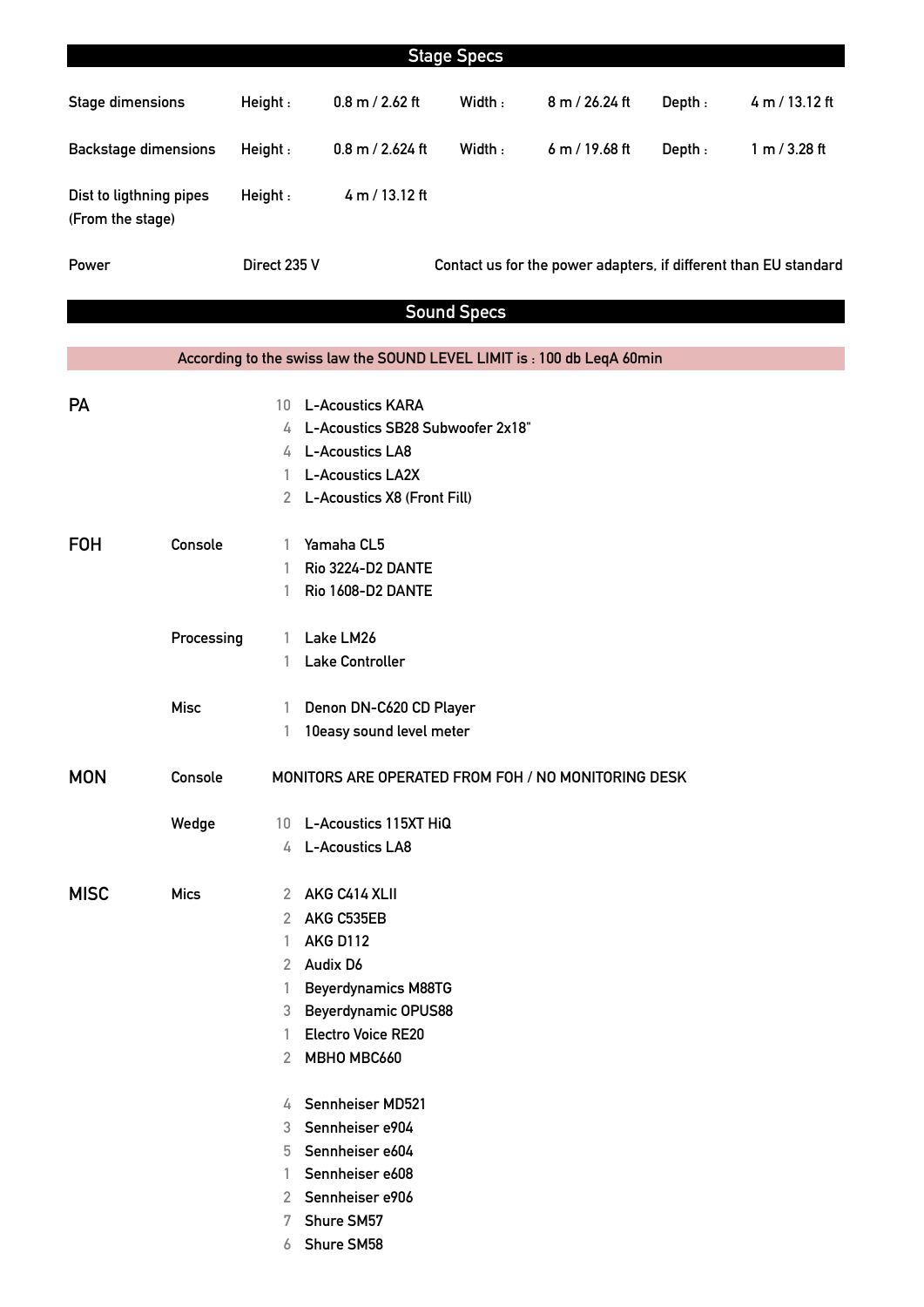- **Shure Beta57**
- **Shure Beta58**
- **Shure Beta87A**
- **Shure Beta91A**
- **Shure Beta98**
- **Shure Beta52**
- **Shure KSM32**
- 
- **DI 5 Radial Engineering JDI**

**Telefunken USA M80**

- **Whirlwind Director/w. Jensen Transformers**
- **Klark Teknik LBB100**
- **Klark Teknik DN100**
- **Palmer Stereo Pasie**
- **Palmer PAN02**
- **BSS AR133**
- **Radial Engineering TWIN ISO**

**CONTACTS Technical Director Julien Froidevaux technique@bikinitest.ch Promoter Joan Dubois booking@bikinitest.ch**

**This rider is subject to minor changes - Updates will be forwarded**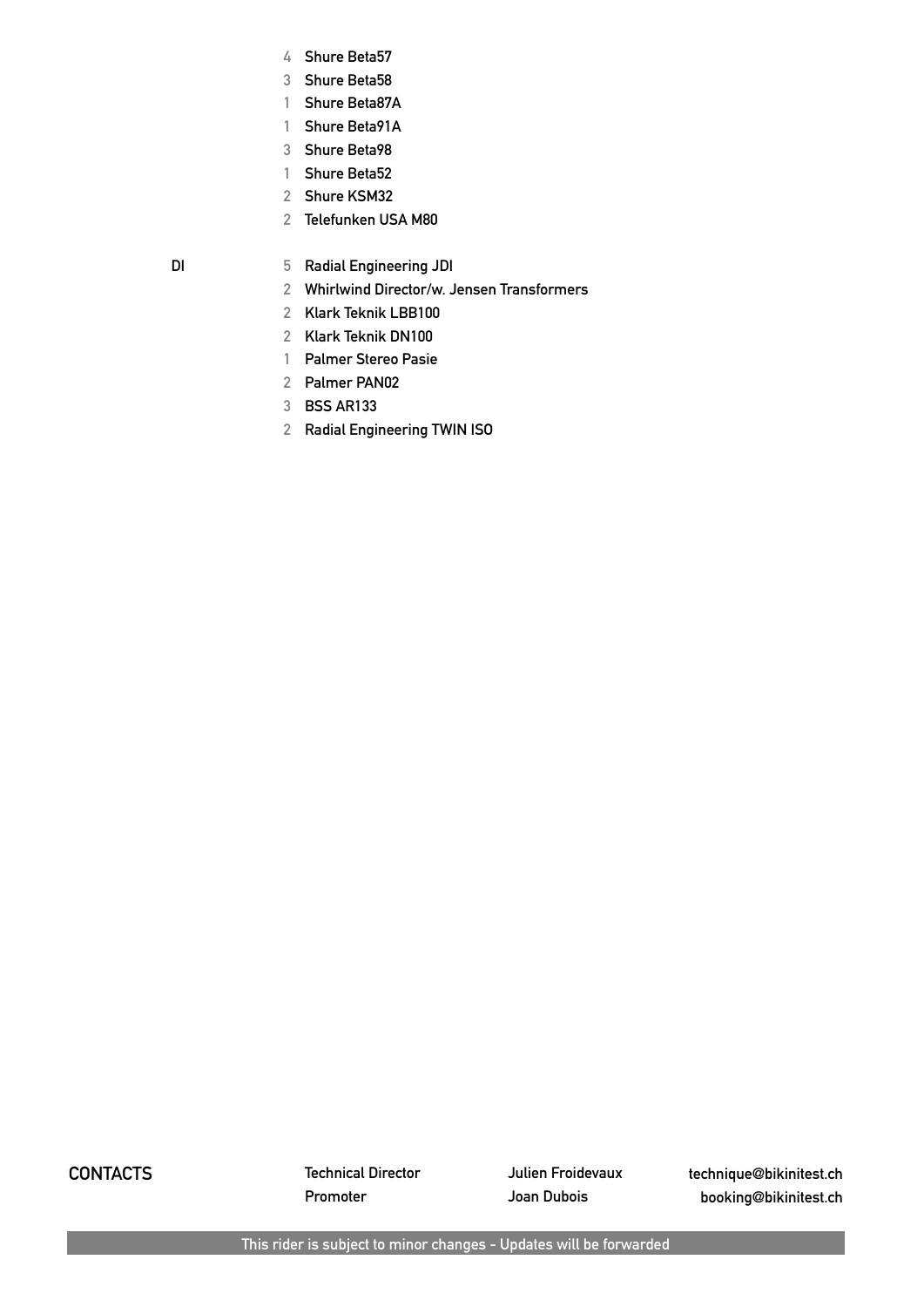# **Light Specs**

| <b>FOH</b>      | Console        | 1.                   | <b>Avolites Pearl Expert Titan</b>                                                |
|-----------------|----------------|----------------------|-----------------------------------------------------------------------------------|
| <b>Fixtures</b> | Profile        | 8<br>12 <sup>°</sup> | <b>Martin Professional MAC Quantum Profile</b><br>Martin Professional MAC Aura XB |
|                 |                | 10 <sup>1</sup>      | Martin Rush PAR 2 RGBW Zoom                                                       |
|                 | Conventional   |                      | 36 Par 64, CP 60,61,62 Single                                                     |
|                 |                | 6                    | ADB C101 PC                                                                       |
|                 |                | 8                    | ETC S4 Jr Zoom                                                                    |
|                 |                | 10                   | <b>SHOWTEC Sunstrip Active MKII</b>                                               |
|                 |                | 2                    | DTS 2 lamp blinder                                                                |
|                 | Fog            | 1                    | Haze base                                                                         |
|                 | Strob          | 1                    | <b>Martin Atomic 3000</b>                                                         |
| Dimming         | <b>Dimmers</b> | 1                    | Avolites T4 36 dimmer + 12 direct                                                 |
|                 |                | 20                   | Socapex outupts                                                                   |
|                 |                | 1                    | Wieland patchbay                                                                  |
|                 |                | 1                    | 32A three phase CEE Utility output                                                |
|                 |                | 2                    | 16A mono phase CEE Utility output                                                 |

**CONTACTS Technical Director Julien Froidevaux technique@bikinitest.ch Promoter Joan Dubois booking@bikinitest.ch**